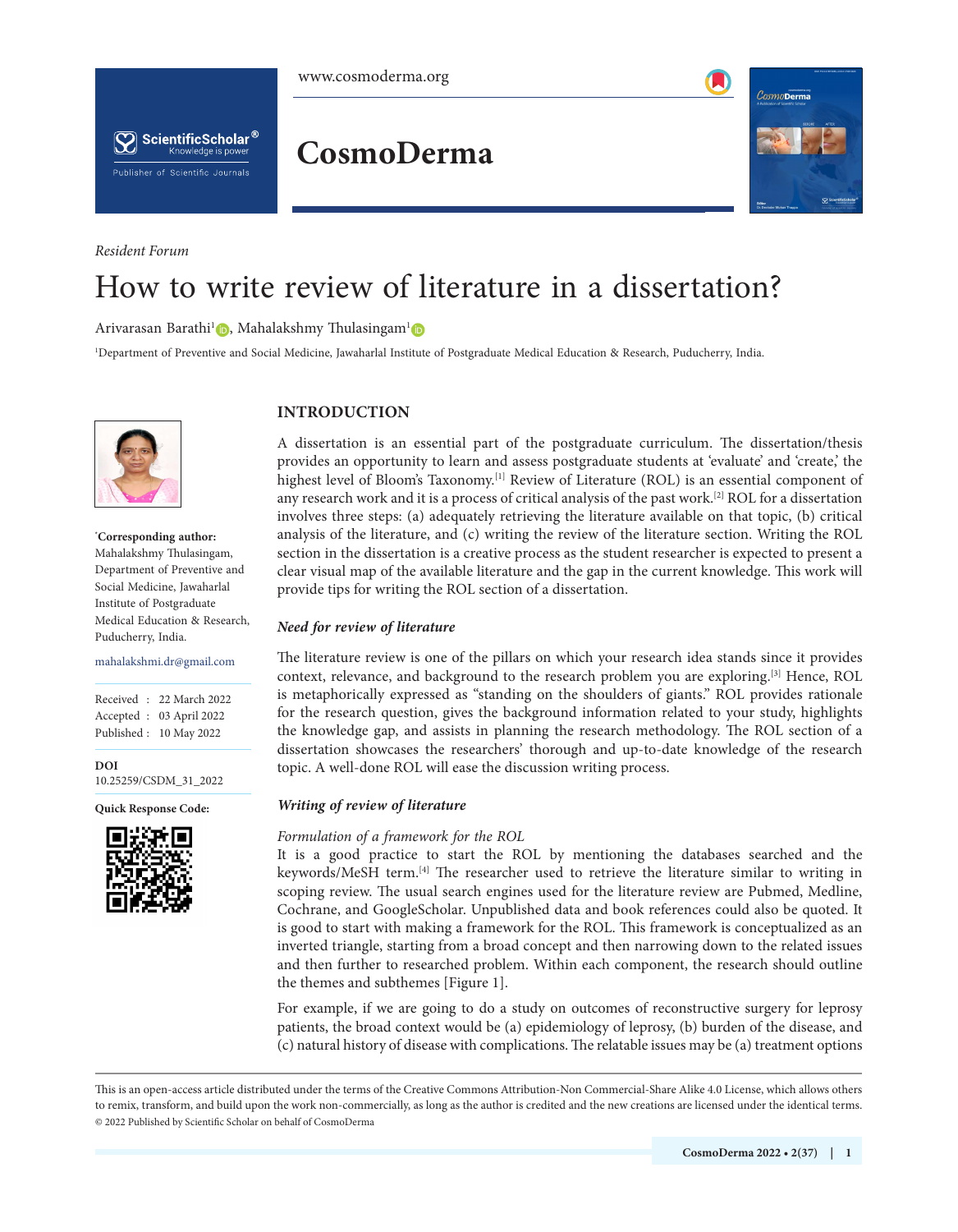

<span id="page-1-0"></span>**[Figure 1:](#page-0-0)** Structural framework for review of literature.

for complications, (b) the need for reconstructive surgery, and (c) various operative procedures. The researchable problem would be (a) the types of reconstructive surgeries and their pros and cons, and (b) other studies on the outcome of reconstructive surgeries on leprosy patients.

This framework will also assist the organization of the references during the literature search. Referencing software such as Zotero or Mendeley could be used to organize relevant literature. Researchers use a summary table to manage the research work to aid in writing the ROL [[Table 1](#page-1-1)]. This table is not usually included in the final ROL, as the information noted is sketchy.

#### <span id="page-1-2"></span>*Style*

Usually, researchers follow either a descriptive style or interpretive style. In the descriptive style, the researcher summarizes the research works in terms of the study site, methodology, sample size, and the main findings. The descriptive style is very rudimentary and doesn't serve the purpose of ROL. Hence, the interpretive style is preferred. Here, the researcher analyses, synthesizes, and critically evaluates the existing literature, analyses the relationship among different works, and summarizes the state of knowledge on the subject.

#### An example of descriptive style

"A study among 200 students from six different dental colleges in Bengaluru, India was conducted by XXXX et al. in 2015. Emotional Intelligence was assessed using the 30 items Emotional Quotient questionnaire. They found that …"

An example of interpretive style

"People living with HIV/AIDS (PLWHA) have a poor QOL than those in the general population and those with other chronic diseases.<sup>(ref)</sup> A multi-centric study found that QOL among PLWHA was lower than the general population.<sup>(ref)</sup> Similar results were observed in a cross-sectional study done in Africa among 300 participants.(ref) However, a cohort study done in Africa has reported that after 12 months of ART, the QOL of PLWHA improved and was closer to that of the general population.<sup>(ref)"</sup>

Use present tense for known facts and hypotheses. Use past tense for discussing results of research articles.

# *Organization of the body of the literature*

<span id="page-1-3"></span>There are various approaches to organizing the body of a literature review. These are ROL to be outlined as either chronological (organize by time), thematic (organize by theme), methodological (organize by methodology), or theoretical (organize by theoretical approach).[[5\]](#page-2-4) Depending on the length of your literature review, you can combine several of these strategies. The usual format followed for the postgraduate dissertation is that the overall structure might be thematic, and within each theme, literature is discussed chronologically. However, be careful to avoid simply listing and summarizing sources in order.

### *General tips*

- Remember to include significant past works. However, summarize historical aspects and don't elaborate on historical data.
- Always read the complete text as, many times, the abstract does not give the entire picture of the research work. Critical analysis of the research work is easier than reading the full text.
- Systematic review or expert review eases the critical review process. However, it is essential to go through the articles quoted in the reviews to gain a complete understanding of the concepts.
- Always take back up while writing ROL. Either it could be in the Cloud (such as Google Drive or dropbox or emailing a copy) or in a pen drive/hard disk.
- Pay attention to naming MS Word files while writing your dissertation. Have a consistent naming style that is intuitive short. Include a version number and date for easy identification of the latest versions. For example: thesis\_rol\_v1\_22april or thesis\_rol\_v3\_after review by guide.

<span id="page-1-1"></span>

| <b>Table 1:</b> Table of content format for quick review of articles for review of literature. |                           |                   |                                                |             |                                              |                |                |
|------------------------------------------------------------------------------------------------|---------------------------|-------------------|------------------------------------------------|-------------|----------------------------------------------|----------------|----------------|
| no                                                                                             | Author & year<br>of study | Place of<br>study | <b>Study participants</b><br>(characteristics) | Sample size | Criteria used in study<br>/ comparison group | <b>Results</b> | <b>Remarks</b> |
|                                                                                                |                           |                   |                                                |             |                                              |                |                |
|                                                                                                |                           |                   |                                                |             |                                              |                |                |